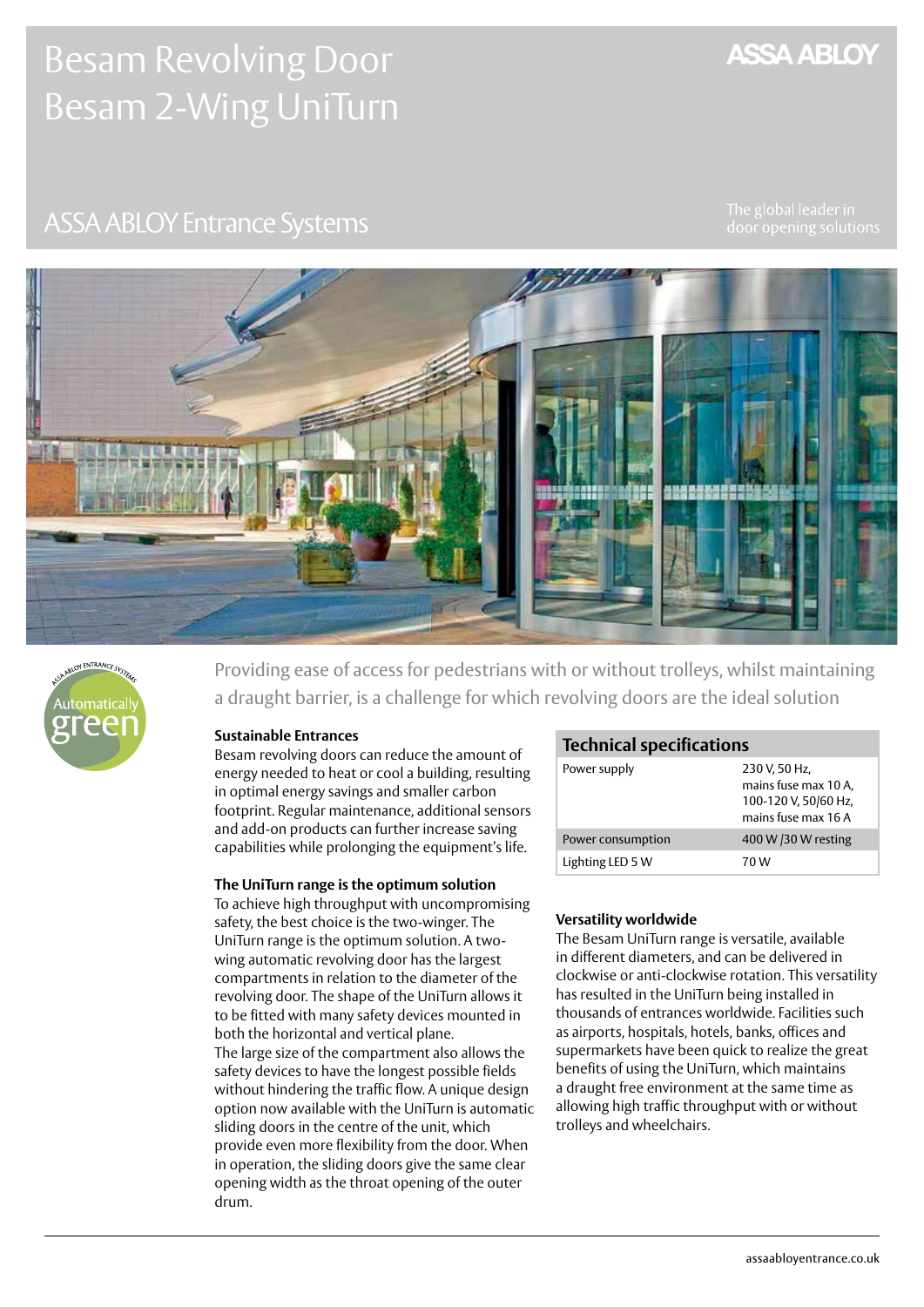#### **Design**

The design of the UniTurn, as with all Besam products, is the result of a continual development program. The first two-wing units were manufactured by Besam in the mid-eighties, and with each subsequent generation the product has moved on in terms of design and reliability. This development includes the drive system which is located on the periphery resulting in low stresses to the unit and therefore a reduction in maintenance costs.

The geometry of the rotating section is another example of good design. The trailing edge is designed to retain as much of the air within the rotating section as possible, whilst the safety of the user is enhanced by presenting a leading flat surface protected by many safety devices. The UniTurn is designed to be placed and fixed directly onto the finished floor surface. No special foundations are required.

The two-wing configuration means that night security doors are not required as the rotating section can be parked and locked in the closed position.

#### **Safety the highest priority**

The UniTurn range combines safety and practicability, whilst placing the safety of the user as its number one priority. The system is designed to be non-touch.

Both the rotating section and the outer walls have a combination of presence detectors and soft safety edges in the vertical and horizontal planes.

If the rotating section meets a stationary or slow moving object, the door automatically slows down and, if necessary, stops.

#### **Safety features**

- $\blacksquare$  Emergency safety unit powered by a constantly monitored back-up battery
- Non-touch sensors placed vertically above the entrances
- Compressible vertical/horizontal safety switches placed on the leading edges of the rotating section
- Non-touch safety sensors placed in the ceiling of the rotating section
- Automatic emergency positioning of the door to get clear evacuation path
- Centre door leaves with break-out function National standards may influence the choice of safety functions. The safety systems of the UniTurn range have been tested and approved by authorized/accredited laboratories.

#### **CDC Control system**

Unique and state-of-the-art to ensure:

- Lowest operating/maintenance cost  $\mathbb{R}^d$
- Highest safety m.
- **Best availability**

During installation:

- Automatic system check-up m.
- Fast and safe adjustments of all safety zones and speed settings
- Shorter installation time  $\mathcal{C}(\mathcal{C})$
- During operation:
- m. Access codes to program selector
- Remote access  $\mathbb{R}^d$
- Self-checking of safety systems  $\mathbb{R}^n$
- $\blacksquare$  Real-time clock with programmable modes/ functions
- Automatic indication of service intervals  $\mathbf{u}$
- m. Performance measurements
- Climate control  $\mathbb{R}^n$
- Shorter stopping distances
- During service:
- Automatic event log showing the 600 latest events/errors
- Automatic diagnostics
- Connected to Besam Service by phone/modem
- **Easy access by program selector or std. PC** terminal
- Remote fault finding
- **Minimum down time**

#### **Operating modes**

Besam activators built-in above each entrance Programme selector operated by access code

- Autostart from open
- Auto start from open, exit only
- Autostart from closed m.
- Auto start from closed, exit only  $\mathbb{R}^n$
- Continuous rotation on low speed, automatic startup to high speed when impulse is activated
- Manual override, forward or reverse  $\mathcal{H}^{\pm}$
- Closed (locked)
- $\mathbb{R}^n$ Summer position
- Programmable clock $\mathbb{R}^n$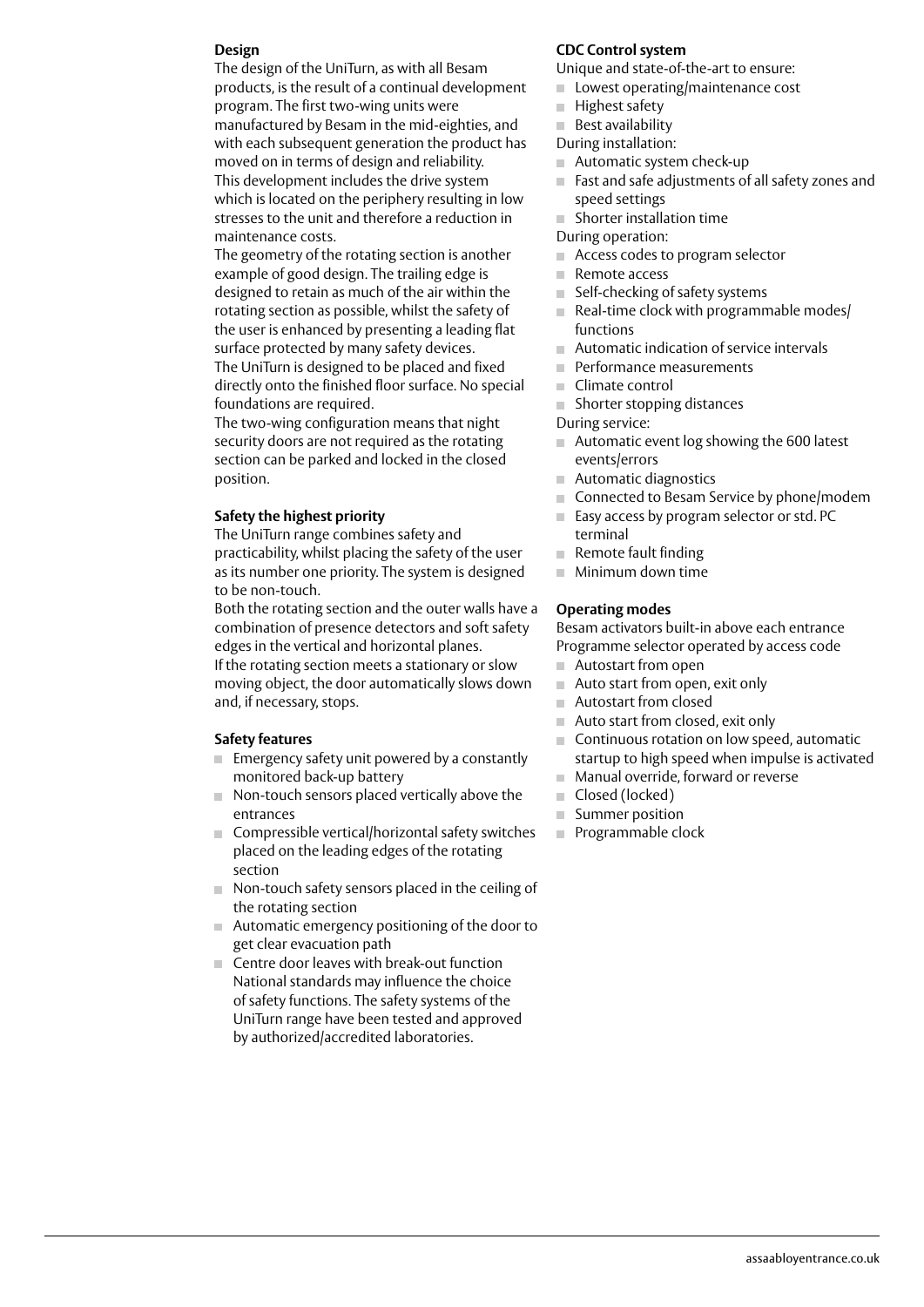

### **Rotating advertising space**

The rotating section of the UniTurn has two enclosed triangular sections. The position of these glass covered enclosures makes them ideal for display or advertising areas. By renting out these cubicles, it is possible to make a good return on the initial capital outlay. UniTurn not only saves money by reducing heating or air conditioning costs, it earns money with this unique advertising feature.

#### **Minimized ventilation effect**

Unlike traditional three- or four-wing revolving doors, the unique two-wing geometry does not create ventilation effect.

This minimizes the volume of air from the outside going into the building and vice versa, which results in best possible energy savings and draught control.

#### **Climate control**

As an option the UniTurn revolving door can be equipped with climate control to produce an even better indoor climate. The climate control equipment is operated by the CDC control system.

#### **Evacuation path**

The revolving door can be linked to the fire alarm system to stop the door in the escape position, or in the case of power failure the doors will automatically rotate to the escape position by means of the supervised emergency safety unit. The centre door leaves with break-out function produce a clear unimpeded evacuation path.

#### **Additional functionality**

During periods of extremely high traffic, or perhaps on a nice summer's day, the optional centre sliding door leaves can be activated simply by the turn of a key. The revolving drum is parked and does not rotate, which allows the door to be used as a fully automatic sliding door entrance, giving additional ventilation/access to the building.

#### **Wheelchair accessible**

When designing the UniTurn, great consideration was given to accessibility and ease of use for persons in wheelchairs. By taking the dimensions of a wheelchair with an attendant into consideration, the two-winger is unique in allowing the wheelchair virtual straight-line access through the unit. This straight-line access is also greatly appreciated by the elderly, the infirm, or disabled.